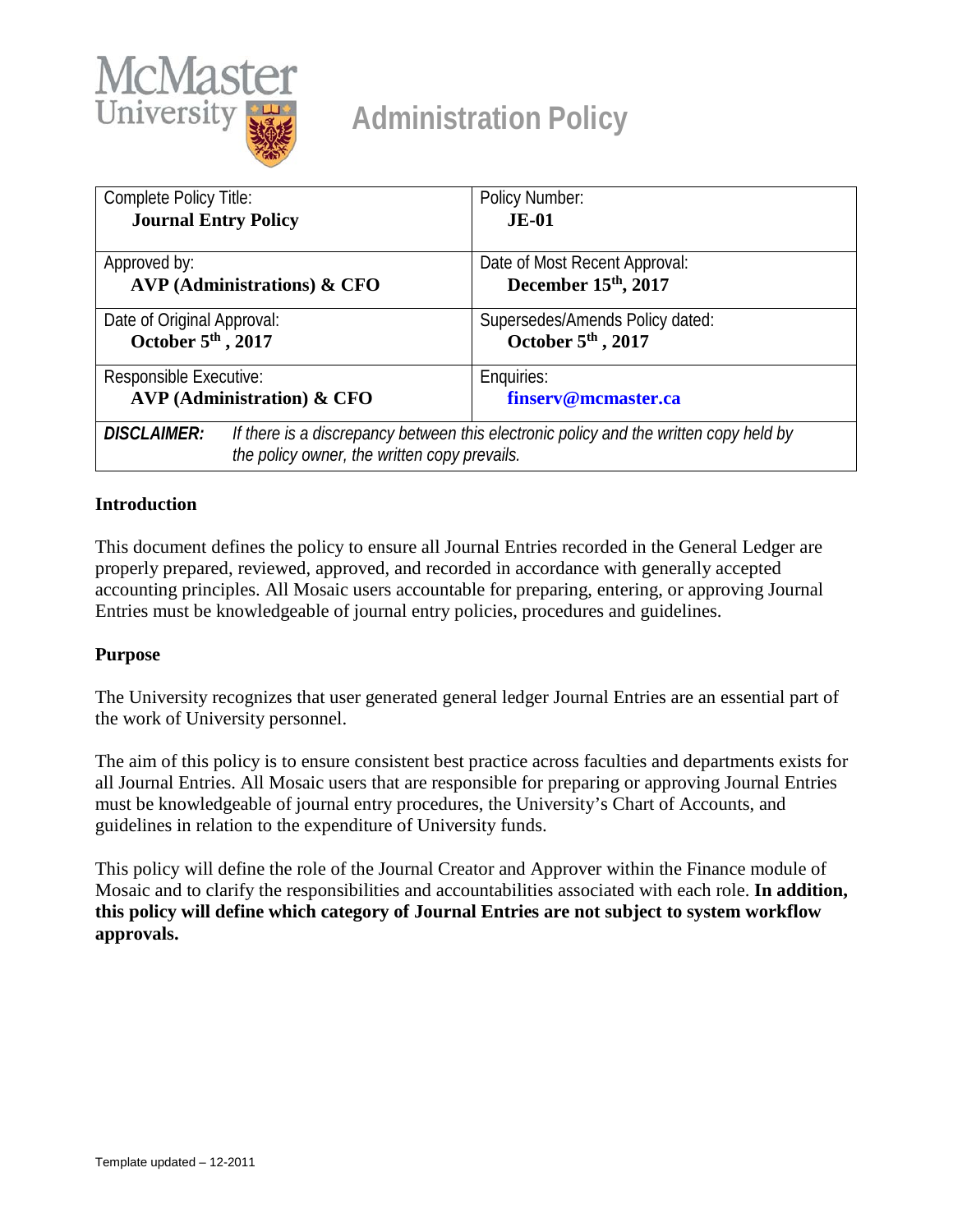#### **Scope**

This policy applies to User Generated Journal Entries and External System Upload Journal Entries as outlined in the chart below.

| <b>Type of Journal</b>                     | <b>Description</b>                   | Covered by Policy - Yes / No |
|--------------------------------------------|--------------------------------------|------------------------------|
| <b>User Generated Journal Entries</b>      | Entered online in the Create/Update  | <b>Yes</b>                   |
|                                            | Journal Entries screen in Mosaic     |                              |
|                                            |                                      |                              |
|                                            | Entered via the spreadsheet upload   | Yes                          |
|                                            | tool and uploaded into Mosaic        |                              |
|                                            |                                      |                              |
| External System Upload Journal             | Transactions are uploaded by an IT   | <b>Yes</b>                   |
| Entries                                    | process from an external system      |                              |
|                                            | managed by the initiating department |                              |
|                                            | (e.g. Campus store charges)          |                              |
| Finance Module Journal Entries             | Transactions generated from          | No                           |
|                                            | approved transactions in other       |                              |
|                                            | modules in the Mosaic Finance        |                              |
|                                            | system (e.g. AP, AR, Travel and      |                              |
|                                            | Expense, Procurement)                |                              |
| <b>Other Mosaic System Journal Entries</b> | Transactions created by the Human    | N <sub>o</sub>               |
|                                            | <b>Resources or Campus Solutions</b> |                              |
|                                            | systems that are interfaced into the |                              |
|                                            | Finance system                       |                              |

User Generated Journal Entries are used for the following purposes:

- To transfer costs from one Chartfield to another
- To transfer funding allocations from one Chartfield to another
- To correct errors
- To adjust accounts for accruals and prepayments
- To record transactions that are not captured by any other Mosaic module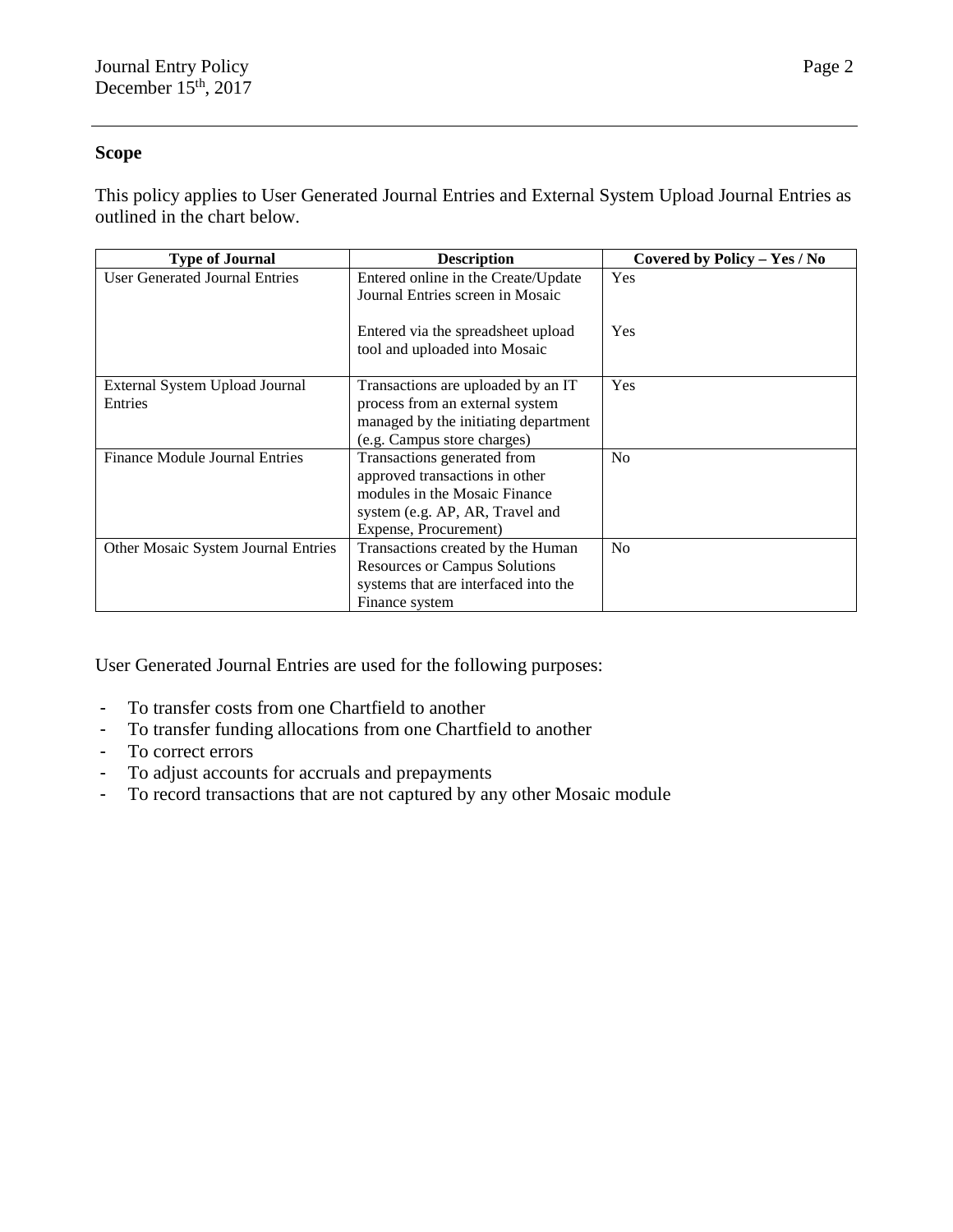## **Definitions**

**Mosaic** – McMaster's ERP system comprised of all PeopleSoft modules, including the General Ledger, within which Journal Entries are processed.

**General Ledger (GL)** – The General Ledger is the book of record for all McMaster's financial transactions.

**Journal Entry** – A journal entry records financial transactions in the General Ledger and moves revenues, expenses, assets and/or liabilities between two or more accounts, departments, programs, projects and/or activities which results in the entry being recorded within the University's General Ledger.

**Journal Creator** – Any person who has a PeopleSoft security role permitted to create and enter Journal Entries in McMaster's Mosaic PeopleSoft general ledger.

**Journal Approver** – Any person who is responsible for a Chartfield included in the Journal Entry (e.g. program manager, department manager, project manager, research accountant) who is accountable for verifying the validity of the transaction

**Supporting Documentation** – Consists of source documents, supportive calculations, and/or other items necessary to substantiate the accuracy and appropriateness of a Journal Entry.

**Chartfields** – The components of the transaction contained in a Journal Entry line (e.g. fund, department, program, project, account, analysis type).

**Approval Process/Workflow** – The approval process for Journal Entries outlines the minimum required approval levels based on the Chartfields used in the Journal Entry (Appendix A).

**Chart of Accounts** – the structure of Chartfields used to record the financial effect of each transaction. It is the combination of Chartfields that brings meaning to the transaction and provides a way to store, categorize, structure and segregate transactional data for management and financial reporting

## **Policy**

# **JOURNAL ENTRY CREATION**

Proper training and understanding of how to correctly create a Journal Entry is the responsibility of the Journal Creator, which includes understanding of the University's Chart of Accounts and financial management policies and procedures. Refer to the **Journal Entry Quick Guide** available in the Mosaic system documentation area for additional information.

Journal Creators will ensure their Journal Entries:

- are valid (necessary and appropriate);
- are compliant and eligible (represent revenue and/or expenses that are compliant with applicable legislation and/or granting agency restrictions)
- are complete (no missing lines or amounts, not broken into multiple Journal Entries);
- have correct dollar amounts in each Journal Entry line;
- are for the correct accounting period;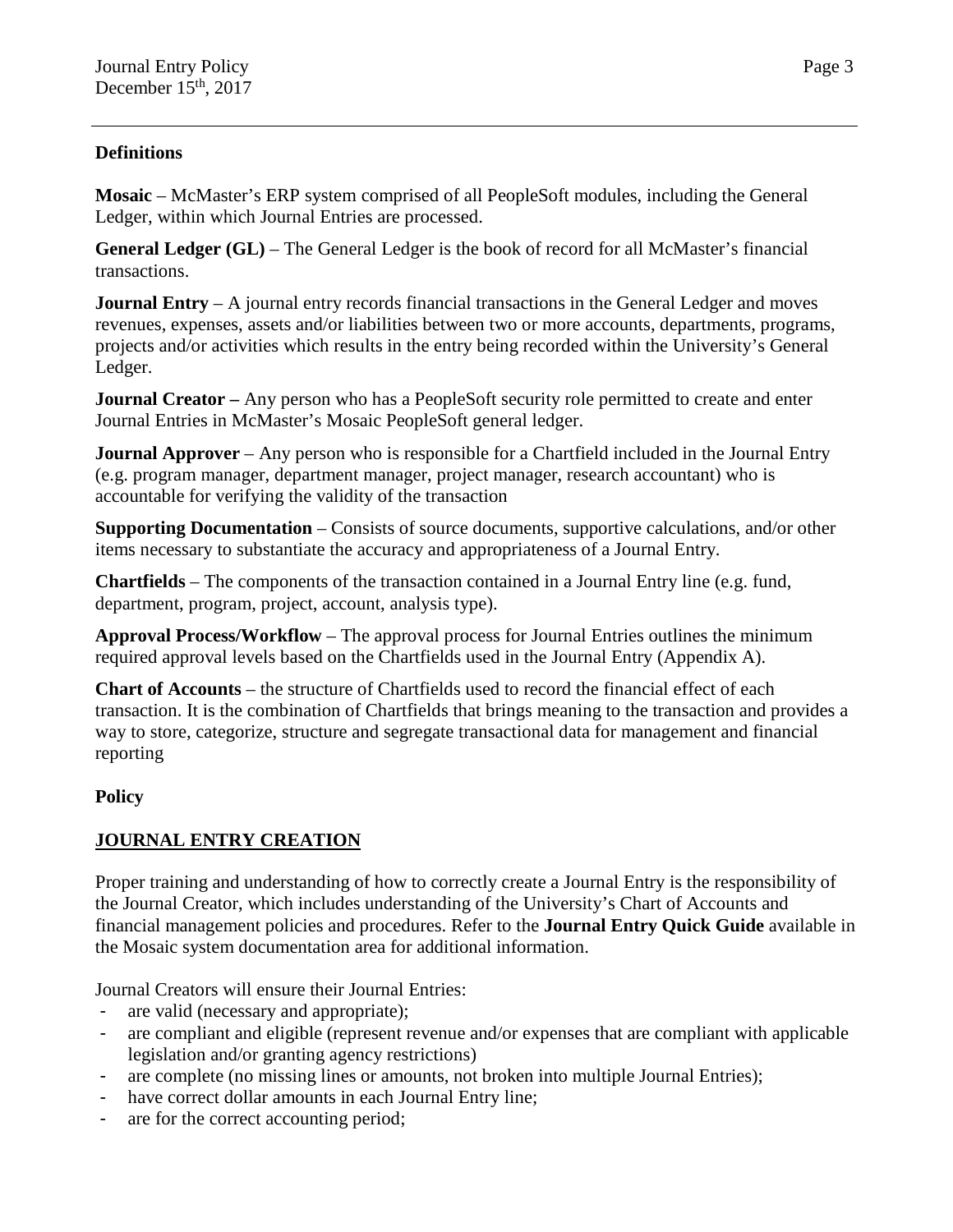- utilize the correct Chartfields;
- don't mix more than one external entity business unit for charges
- have complete journal descriptions;
- have explanatory **Supporting Documentation**\* that provides an accurate and thorough explanation of the transaction recorded in the Journal Entry, in order to assist the Journal Approver in confirming the entries are valid, complete and reasonable; and
- comply with McMaster's financial management policies and procedures.

# \***SUPPORTING DOCUMENTATION**

- All Journal Entries are required to have Supporting Documentation.
- Where supporting documentation cannot be attached electronically within Mosaic, the header of the Journal Entry should clearly explain the reason for the Journal Entry and the location where support can be obtained.
- Typical supporting documents include, but are not limited to: general ledger reports, worksheets with supportive calculations, copies of source documents for internal charges, third party reports/statements, or related emails.
- If attaching supporting documentation is not feasible, the Journal Entry creator/initiating department must maintain back up support in a form that can be retrieved at a future date, in compliance with the University's record retention policies.
- Supporting Documentation attached electronically within Mosaic must NOT contain readable confidential information such as: credit card details, banking information, etc.

# **GRANTING AND MAINTAINING ACCESS TO CREATING JOURNAL ENTRIES**

- The security role that provides access to create Journal Entries is applied by the University's security team to users upon request from the employee or employee manager as required by the employee's job duties.
- Employees with the security access to create journals who have had the access available and not created a Journal Entry or very few Journal Entries for a full year will have this security role removed during an annual review.

## **JOURNAL ENTRY APPROVAL PROCESS FOR JOURNAL ENTRIES SUBJECT TO FINANCE WORKFLOW**

The approver role for Journal Entries is applied automatically when a MACID is assigned to a Chartfield, or approval pool that requires them to approve transactions for those Chartfields. All Journal Entries must be approved by the assigned manager for each Chartfield regardless of dollar value or who creates the Journal Entry. Additional detail regarding the routing of Journal Entries can be found in Appendix A: Workflow Process for Journal Entries.

Journal Approvers will ensure the Journal Entries they approve:

- are valid (necessary and appropriate);
- are complete (no missing lines or amounts, not broken into multiple Journal Entries);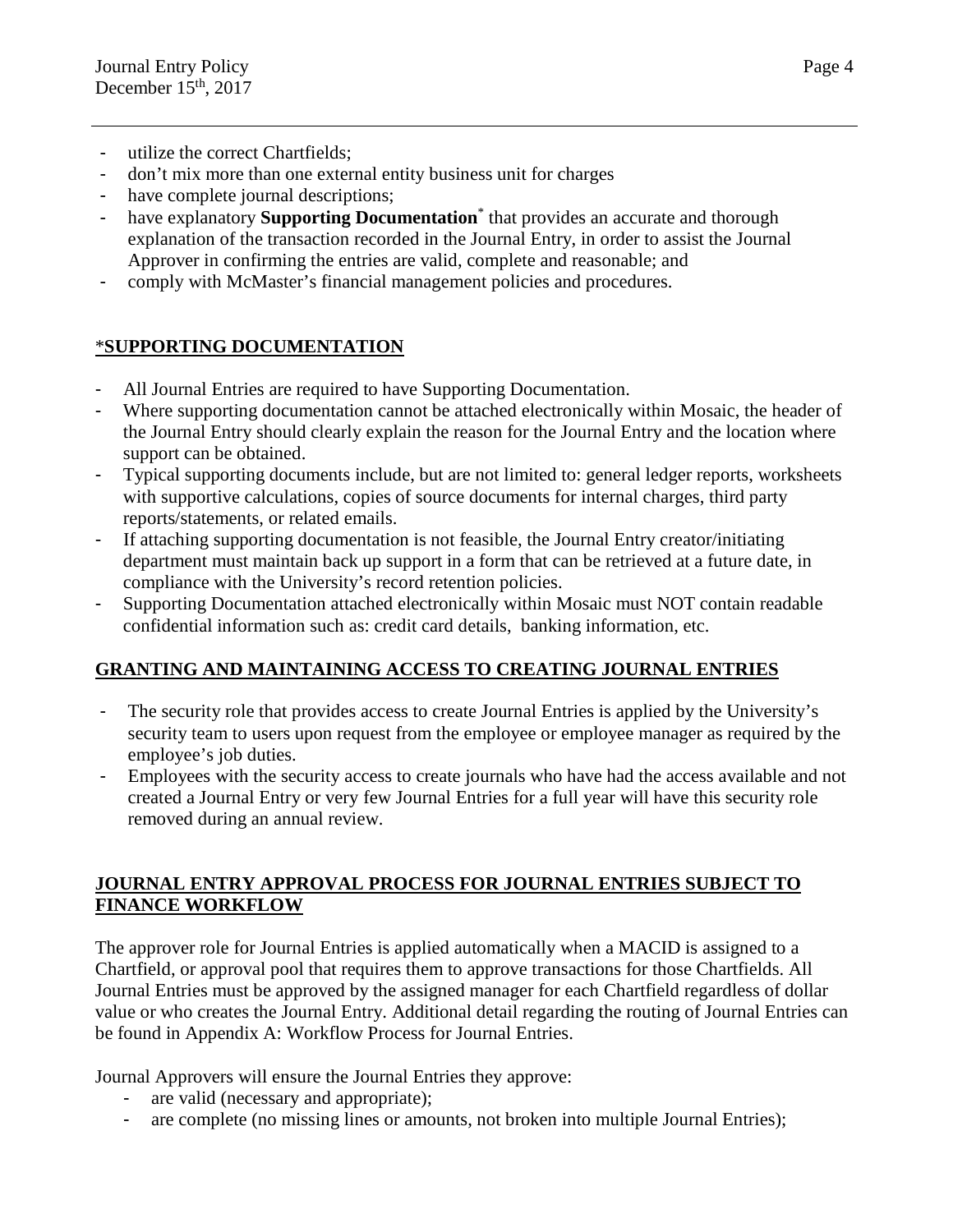- achieve the intended financial reporting impacts (including a review of Chartfield and amount fields to ensure information contained in the Journal Entry is reasonable)
- contains appropriate back up support via an attachment or detailed description that clearly supports the validity, completeness and reasonableness of the entry

Journal Approvers will also provide feedback to Journal Creators when a Journal Entry is rejected. Feedback can take the form of comments within the Journal Entry or other methods of communication.

## **JOURNAL ENTRIES NOT SUBJECT TO FINANCE WORKFLOW APPROVALS**

Certain Journal Entries do not go through the electronic workflow approvals process in the Mosaic Finance module.

These Journal Entries typically fall into one of three categories, however a more detailed list of eligible Journal Entries is maintained in the associated **Guideline for Journal Entries Not Subject To Finance Workflow[1](#page-4-0)**.

### 1. **For Internal Charges:**

Where pre-approval (e.g. signed evidence) exists that indicates department/program/project owner has approved supplies/service and amount being charged.

### 2. **For Revenue Allocations/Transfer of Fund/Recoveries/Accounting adjustments and corrections**:

Accounting adjustments that are necessary for proper financial management of department funds. These Journal Entries can be made by authorized users, typically accountants located in the centralized finance offices (Financial Services, University Research, Faculty of Health Science Research, Faculty of Health Sciences Finance Office, Budgeting Services, etc.)

## 3. **External System Interface Journal Entries**:

Where an external software system interface posts charges directly to Chartfields provided to the issuing department and therefore does not have the ability to utilize the system workflow. In these cases, other forms of approval are in place.

<span id="page-4-0"></span> <sup>1</sup> The **Guideline for Journal Entries Not Subject To Finance Workflow** is maintained by the Director of Finance and is reviewed and updated annually.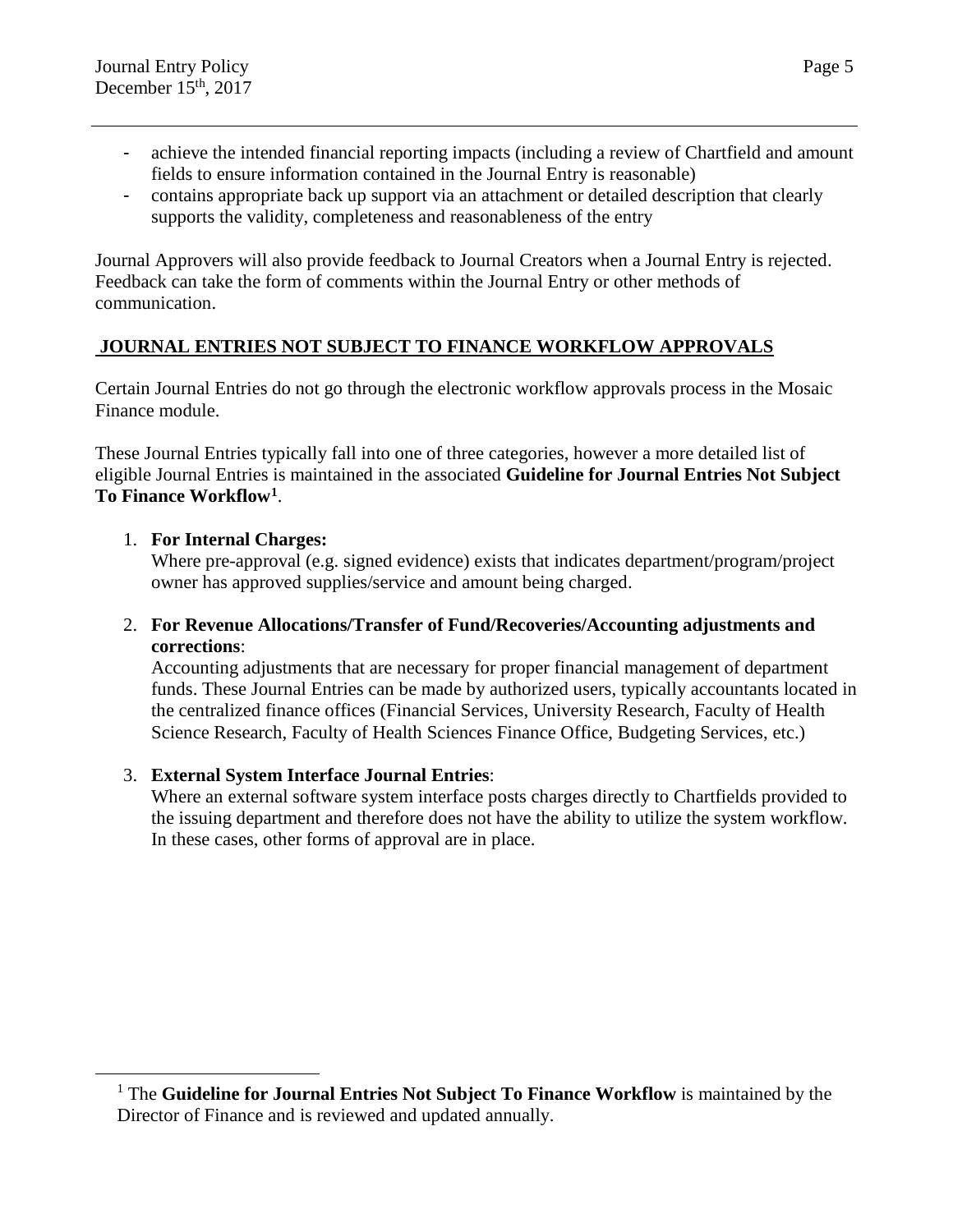The Journal Creator or department must still attach appropriate Supporting Documentation, as detailed above, for the charges in the Journal Entry and/or maintain the support in the department and ensure that the Supporting Documentation is readily available for administrative staff in other departments to verify charges. The Journal Creator or department must also be able to and willing to assist other departments to verify charges and correct errors.

Where Supporting Documentation cannot be provided by the initiating department and the receiving department can confirm that the charge is not correct, the issuing department will be responsible to reverse the charge.

Financial Affairs undertakes a periodic review of Journal Entries that are not subject to the Finance workflow system<sup>[2](#page-5-0)</sup>. If it is discovered that a user is creating Journal Entries that do not fall into one of the approved categories of Journal Entries outlined above, security access to prepare all Journal Entries may be revoked.

### **Related Procedures or Documents**

Guideline for Journal Entries no Subject to Workflow

<span id="page-5-0"></span> <sup>2</sup> In accordance with the **Review of Journal Entries Not Subject to Workflow Procedure**